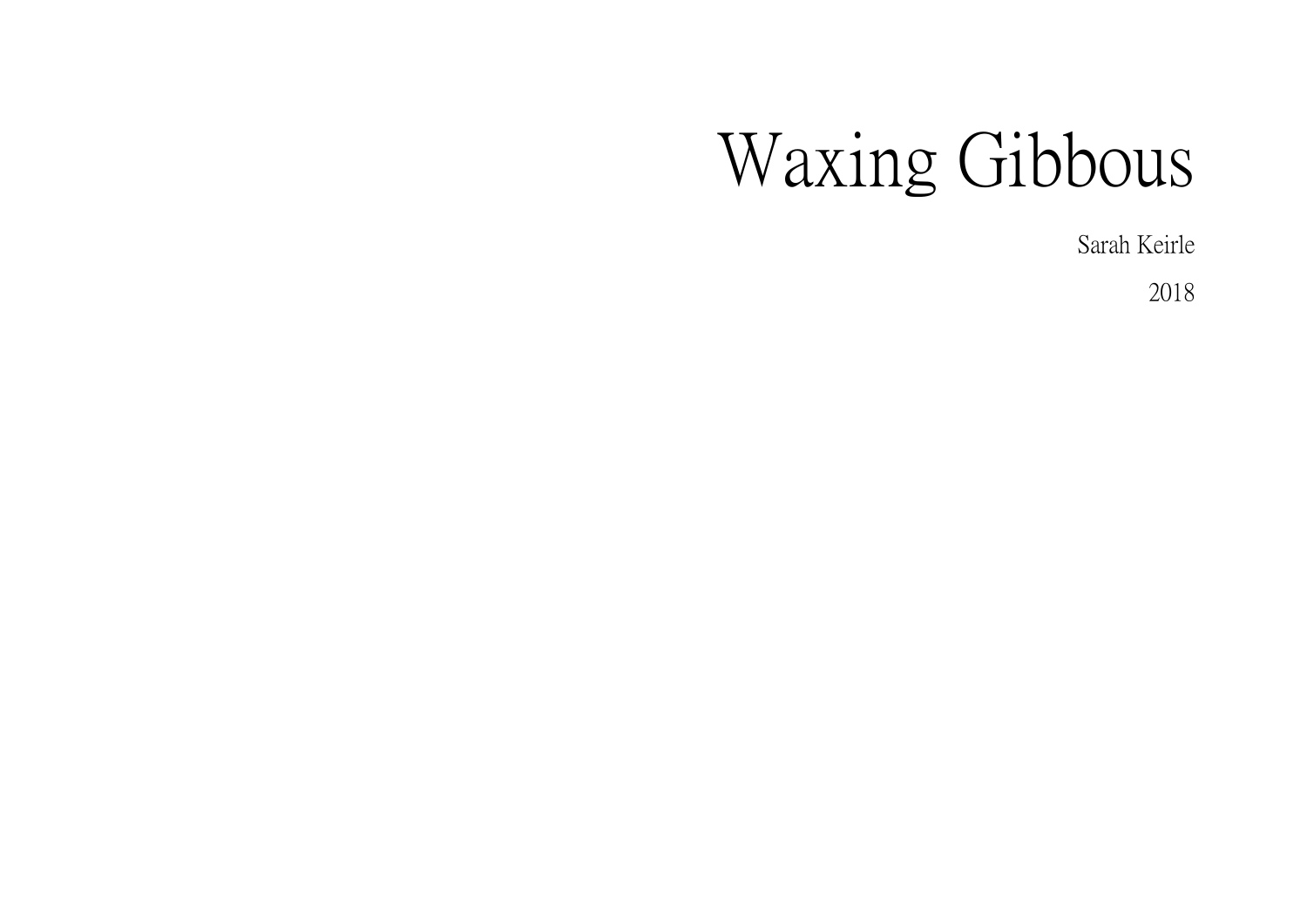#### **TRACKS**

#### **CELLO:** Set input to the mic input on audio interface. Press the I button so the track is input only enabled. The Rev and Delay send lanes should be visible below the main playlist lane.

- REC: This track should only be activated for recording purposes. To set the session up for recording, route the CELLO, /Rev and /Delay track outputs to the REC track and record enable the REC track. Press NUM[3] to being recording or press RECORD-PLAY at the top of the Edit window.
- **/Rev1:** Using the AIR Reverb plugin, notes played by the cello will continue to sound indefinitely.
- **/Rev2:** Sends notes to the /Trem track.
- **/Delay:** Using the Multi-Delay plugin, notes played by the cello are repeated in a loop.
- /Comb Filter: This track uses MeldaProductions MComb plugin to process the cello sound.
- **/Trem\_Pitch:** This track uses MeldaProductions MTremolo, MSpectralPan and MAutoPitch to process the cello sound.
- **/Fixed Media:** This is a stem for all the fixed media tracks. When balancing the live cello with the fixed media, the volume of individual fixed media tracks should not be changed; only this track's volume should be altered.
- Fixed Media 1-13: The clips on these audio tracks are taken from recordings of various cello techniques.
- **MASTER:** Once the balance of live cello, aux tracks and fixed media has been sorted for the performance space, check that the levels do not peak in this Master track.

# mic Violoncello Interface Computer: PROTOOLS

### Speakers

#### Other notes:

- All aux track names begin with a /.
- To simplify the session, if you are not recording, make the **REC** track inactive and make sure all other tracks are routed to the Main Output and not the REC track.
- For ease of view, press Alt-A/Opt-A to fill the edit window with everything in the session.
- All ProTools plugins used for this piece can be found for free online.

## SET-UP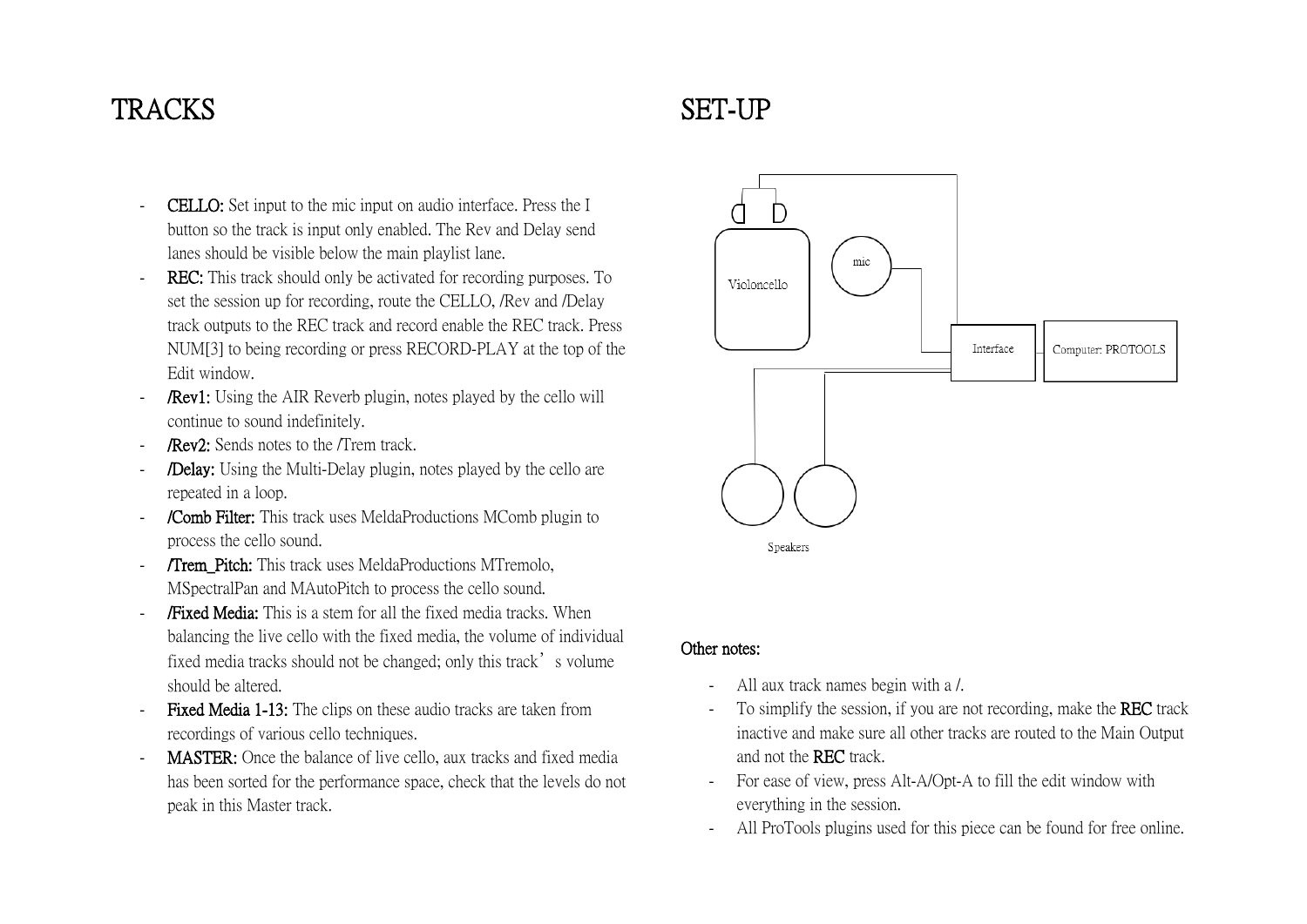#### Performer Instructions

- Play without vibrato unless indicated.
- Each system lasts for 30 seconds. Extra time markers will be included when precise synchronisation is necessary.
- The Plugins line will show approximate audible levels of the ProTools Plugins (Reverb, Delay, Comb Filter, Tremolo, Pitch Bend).
- The Fixed Media line will mark the start, end, and significant moments of the fixed media.
- Arrow noteheads indicate that the cellist should scrape the metal coiling of the bow against the string with a gentle bow stroke. The pitch of the sound should follow the contour of the line above.
- Trills with a flat indicate that the cellist should trill only a semitone to the upper note.

- On the Plugin line, this line represents the Reverb level.
- The Comb Filter level is represented by a dotted line.
- Tremolo
- The tremolo line emerges into the formant shift on the /Trem track.
- Delay











#### Programme Notes

Waxing gibbous: a lunar phase where the moon appears more than half lighted but less than full. Shifting sunlight casts into relief the landscape and texture of the moon's surface, but parts of the edge remain hazy and dark.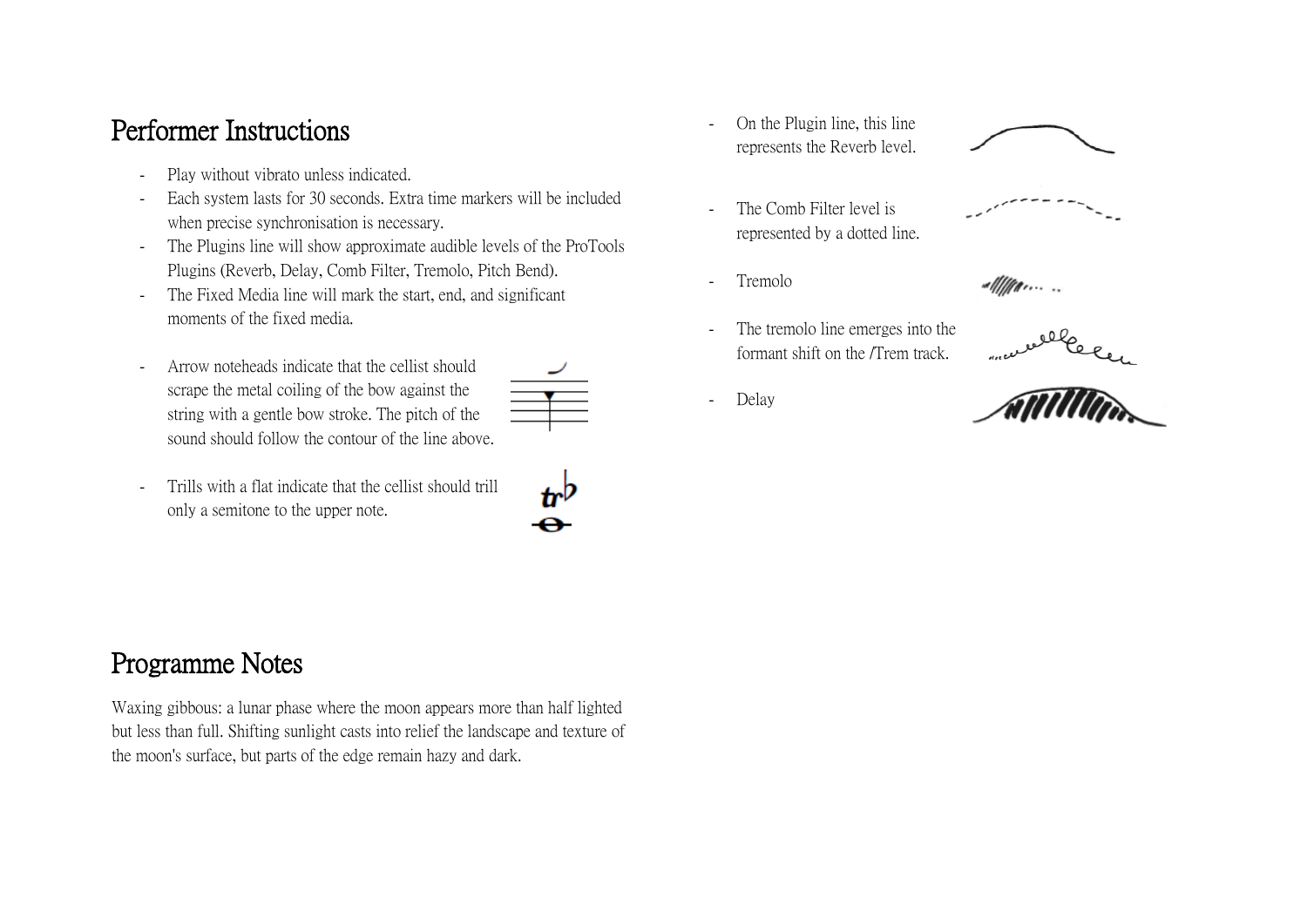## **Waxing Gibbous**

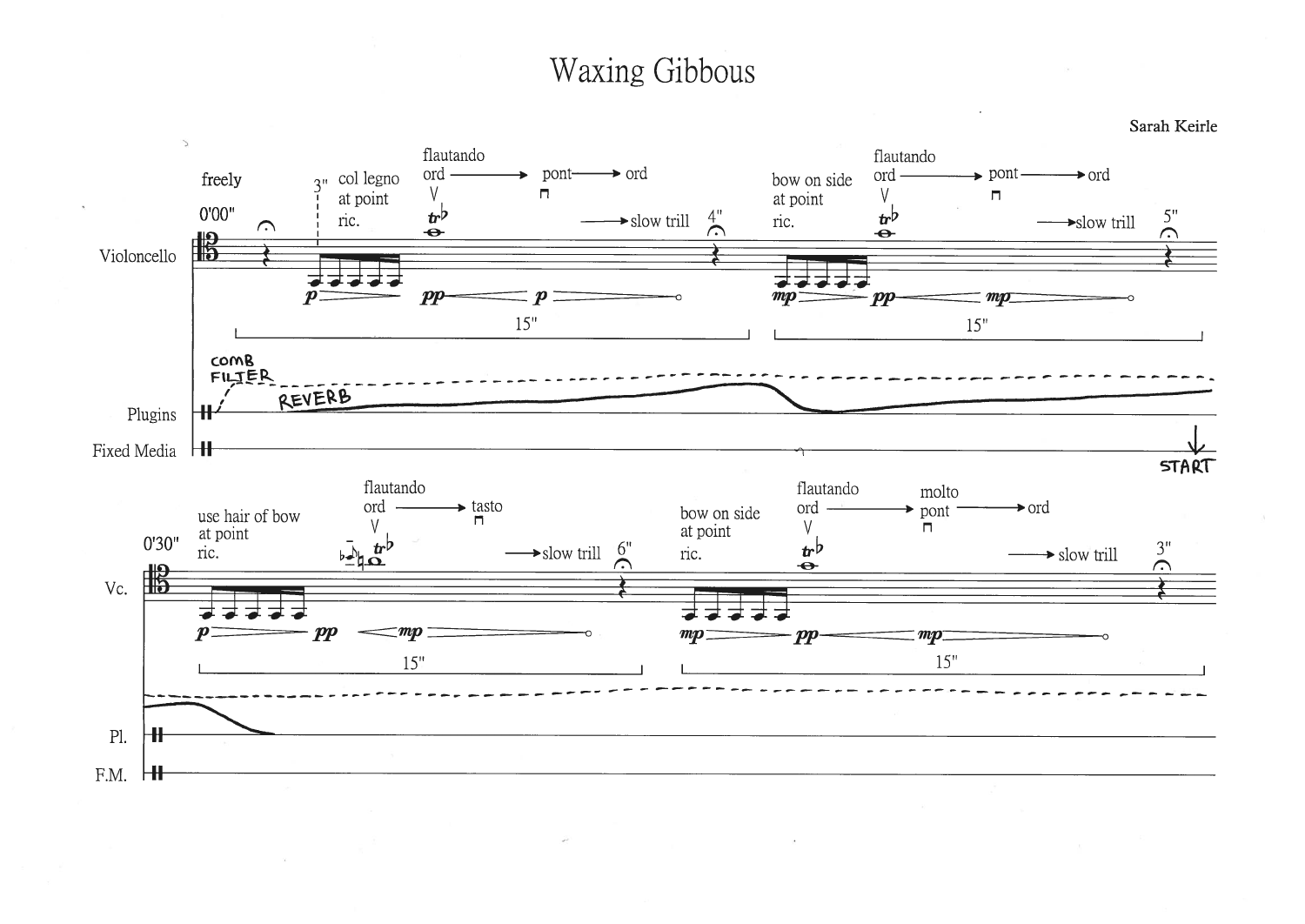

 $\sim$ 

 $\overline{3}$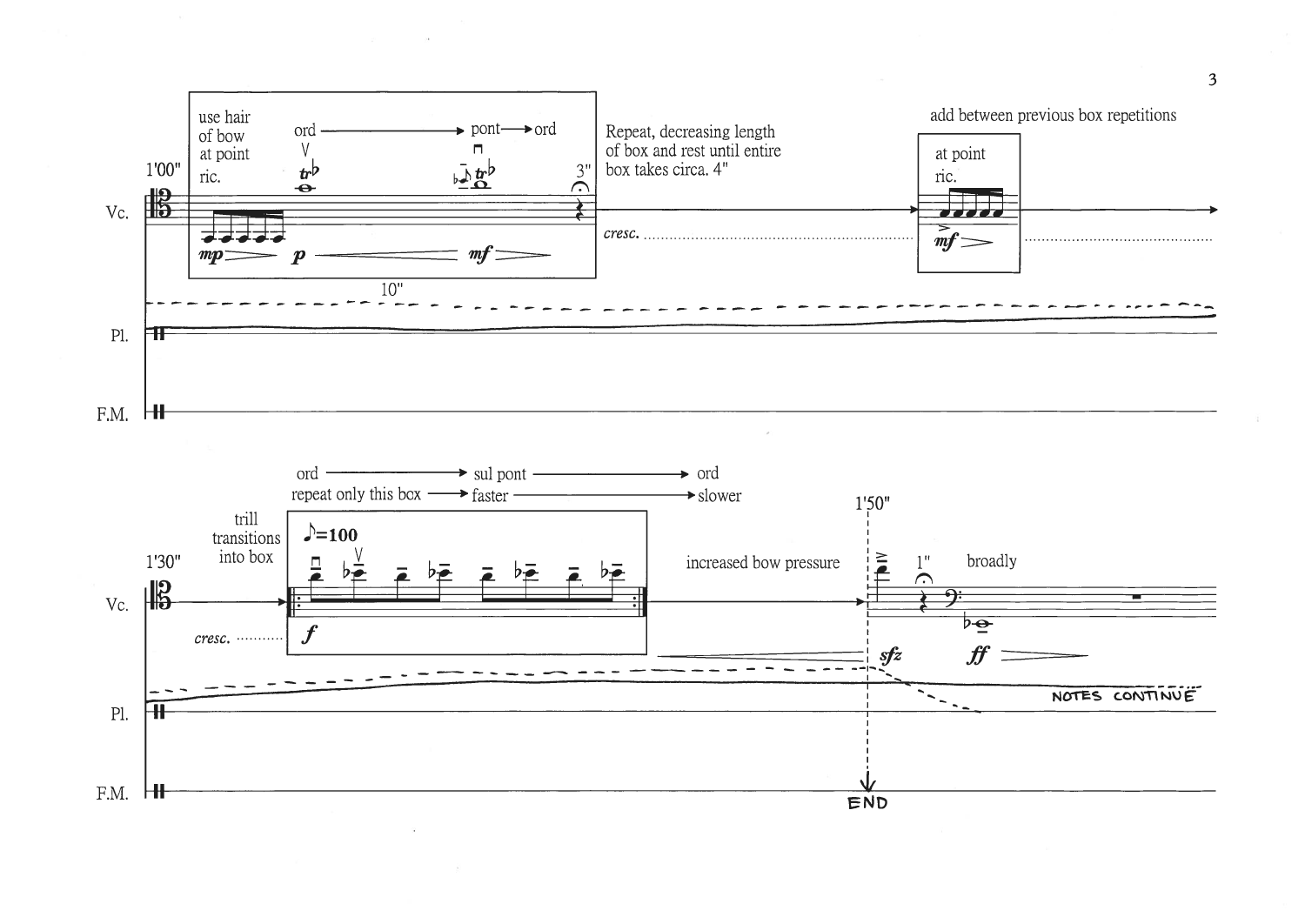



 $\overline{4}$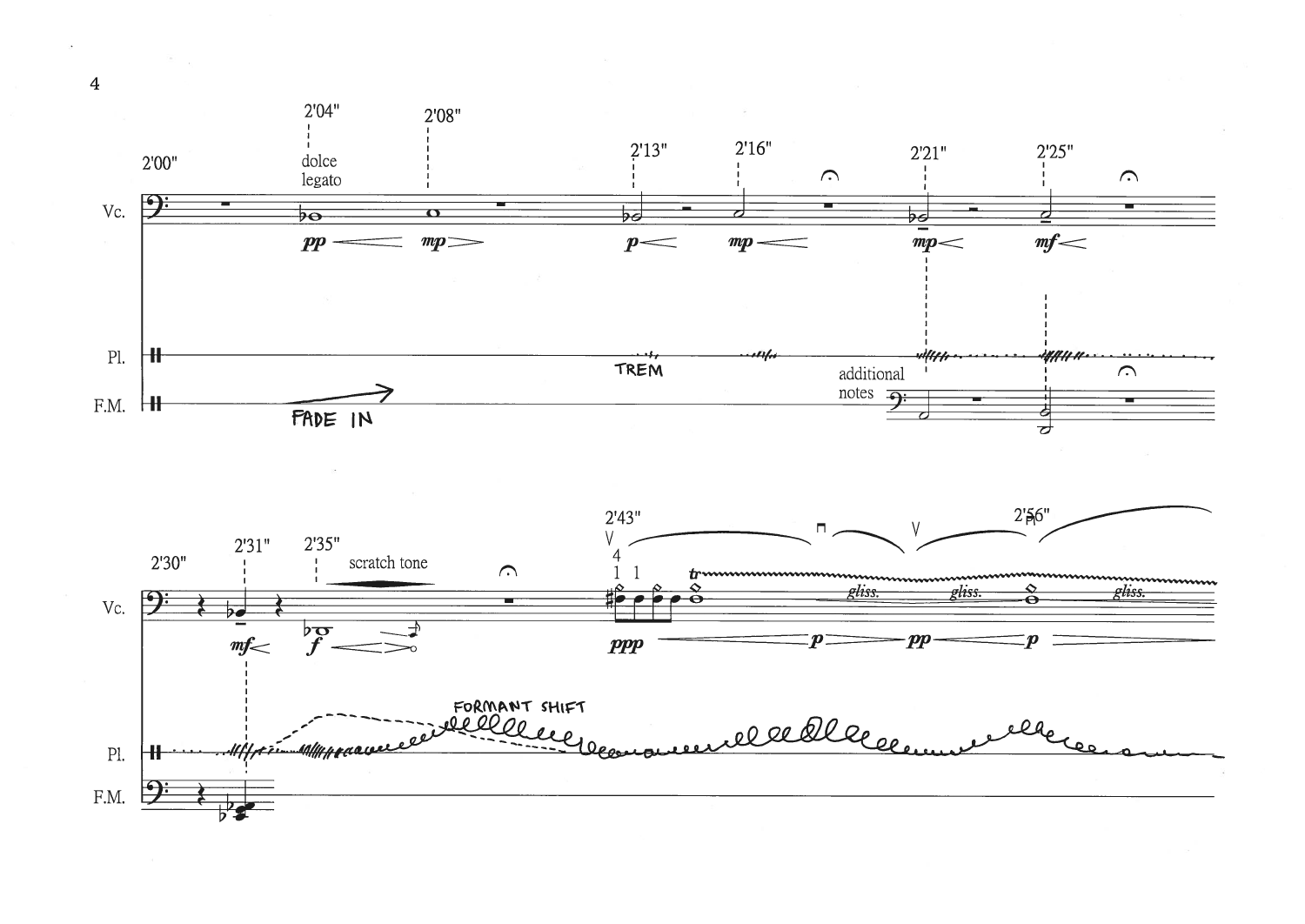